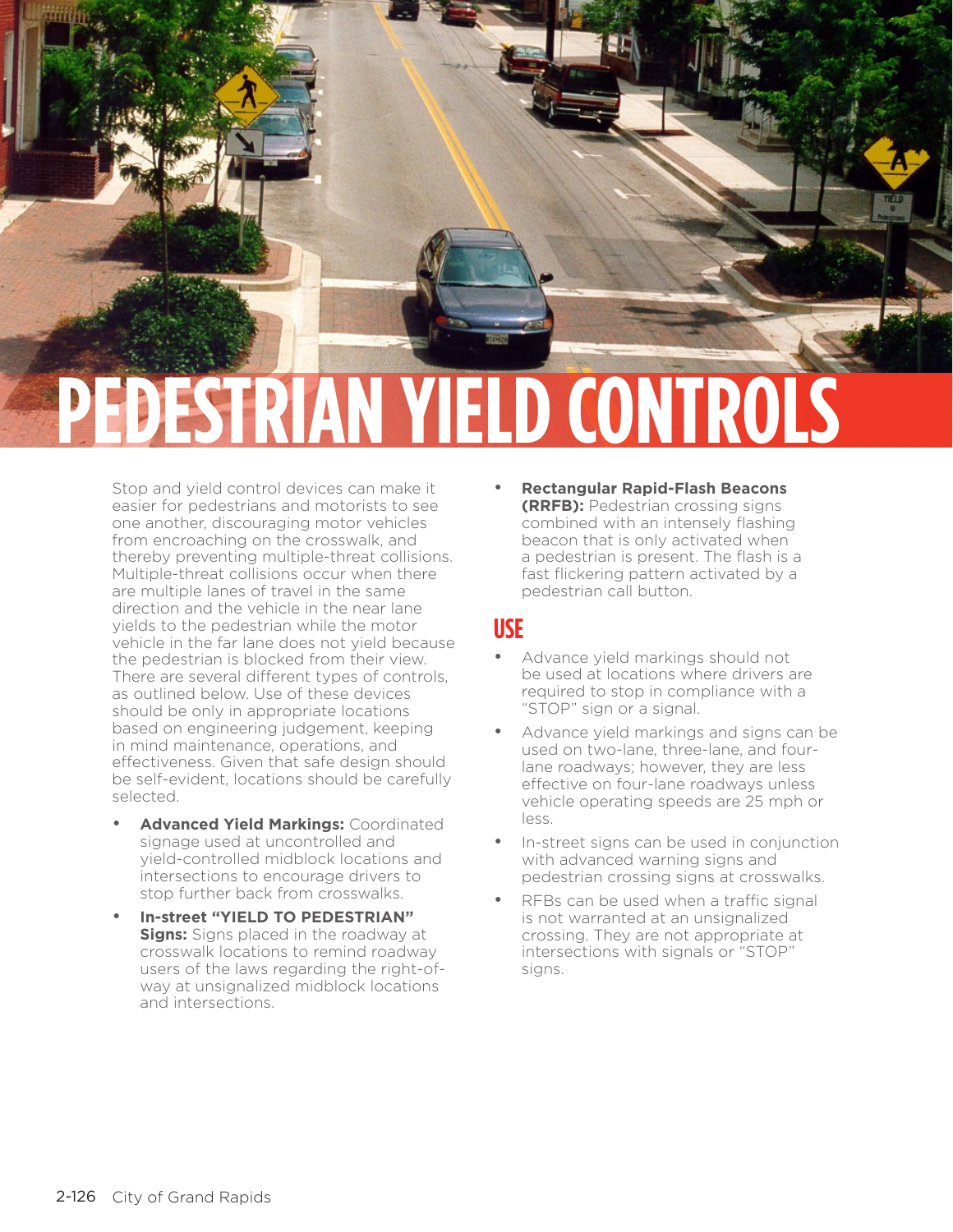#### **DESIGN**

- In-street "YIELD TO PEDESTRIAN" signs should only be used at uncontrolled intersections. They are prohibited from use at signalized, stop-controlled, or yield-controlled intersections.
- Yield lines at unsignalized crossings should be accompanied by "YIELD HERE TO PEDESTRIAN" signs.
- Advance yield lines and signs shall be placed 20' to 50' in advance of crosswalks on uncontrolled approaches, and parking shall be prohibited in the area between the yield line and the crosswalk.
- In-street signs should be placed in the roadway close to the crosswalk location on the center line, on a lane line, or on a median island. They should not obstruct the crosswalk.
- In-street signs should also be placed to avoid turning vehicles from knocking over the sign, and should be designed to bend over and bounce back when struck.
- RFBs should be placed curbside below the pedestrian crossing sign and above the arrow indication pointing at the crossing.
- RFBs should be used in conjunction with advance yield lines and pedestrian crossing signs.
- RFBs are installed on both sides of the roadway at the edge of the crosswalk. If there is a pedestrian refuge or other type of median, an additional beacon should be installed in the median.
- Another indicator should be installed facing the pedestrian to indicate that the RFB has been activated. The push button and other components of the crosswalk must meet all other accessibility requirements.

# **OPERATIONS AND MAINTENANCE**

- In-street yield signs may be permanent or temporary. They should be removed during winter to facilitate snow removal operations.
- In-street signs require regular monitoring and should be replaced when damaged. Damaged signs send the message to pedestrians that a crossing is not safe.
- Trees and other vegetation should be regularly trimmed to maintain visibility.
- Regular maintenance is required. In-street yield pedestrian signs are frequently hit by vehicles, particularly during the winter season. These signs should be removed to coincide with odd/even winter parking restrictions.

#### **SPECIAL CONSIDERATIONS**

- The effectiveness of marked advance yield/stop lines depends on motorist compliance. If placed too far in advance of the crosswalk, motorists might ignore the line.
- Pavement markings can be used to reinforce NO PARKING signage specific to pedestrian yield zones.
- When determining where to place advance yield lines and signs within the 20' to 50' range, consideration should be given to the number of lanes pedestrians must cross, motor vehicle speeds, sight lines, on-street parking, and turning movements.
- Advance yield lines may be staggered, so that yield lines in one lane are closer to the crosswalk than the yield lines in an adjacent lane. Staggered yield lines can improve drivers' view of pedestrians, provide better sight distance for turning vehicles, and increase the turning radius for left-turning vehicles.
- In-street YIELD TO PEDESTRIAN signs work best on lower speed, two lane roads. They are not recommended for roads with higher speeds or traffic volumes where drivers are less likely to see them.
- In-street signs may be used in combination with pedestrian warning signs, which should be placed on the right side of the road on the sidewalk or mounted on a mast arm above the crosswalk.